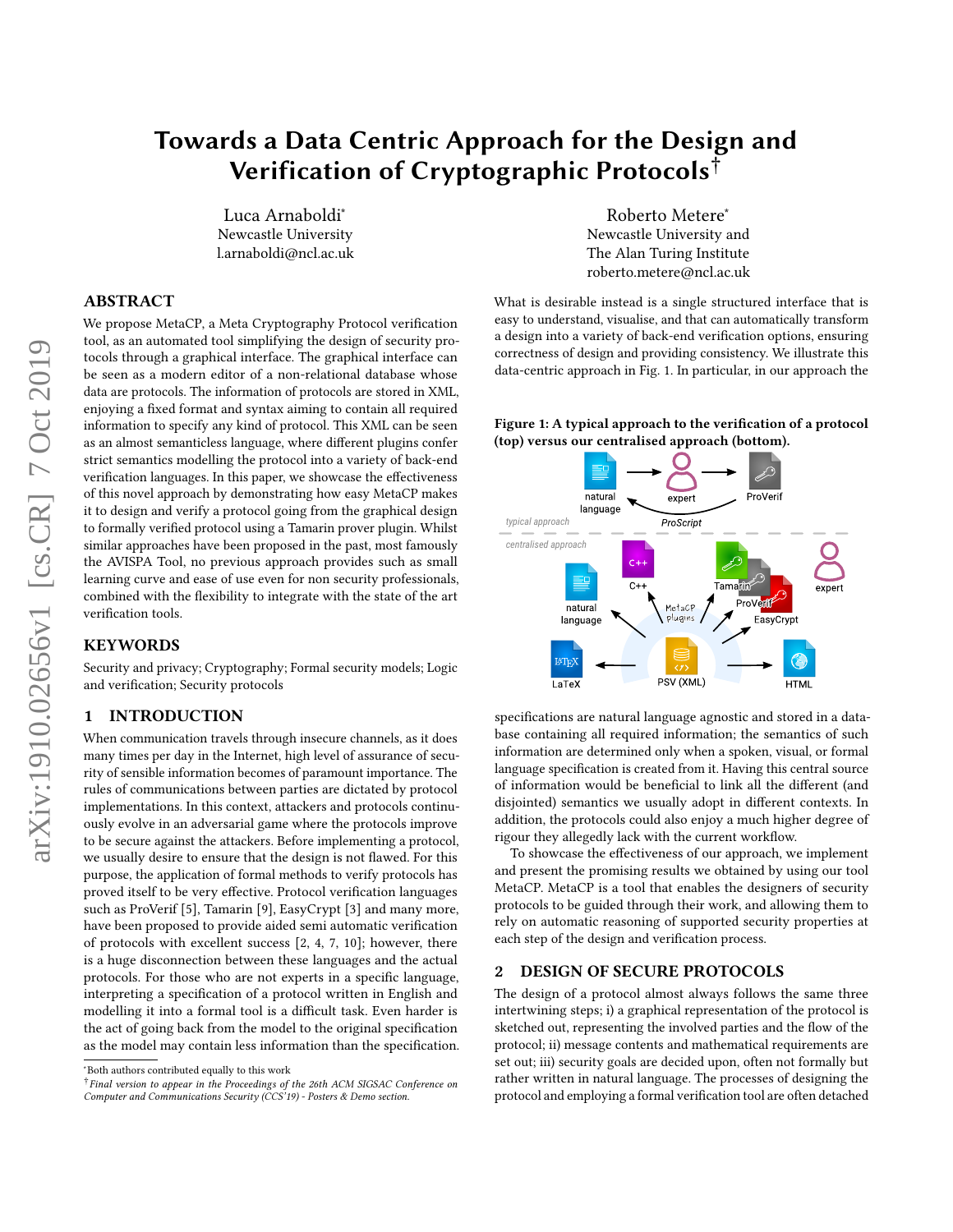and done at separate stages by different people. The state of the art tools to perform formal security evaluation, such as Tamarin and ProVerif, improved in the past decades and enjoy a wide spread use. However, these tools do not provide any means to relate to the whole design process, impacting the usability and effectiveness of the evaluations. As it stands, it is very difficult for the casual user or even for the security professional, to ascertain the truthfulness of the analysis, and how it relates to the original protocol.

One further negative aspect of the current process is that each tool uses a separate syntax requiring a designer to be able to interpret various different idioms for verification. This is an unfortunate circumstance of the various tools giving different results for the same protocol [\[7\]](#page-2-5). Witnessing the sensibility of researchers about this problem, namely the project "Automated Validation of Internet Security Protocols and Applications" (AVISPA) [\[1\]](#page-2-7) has attempted to unify the verification, by presenting a single language of specification and automating the translation into various back-end tooling. The proposed approach based itself on the assumption that most people would be familiar with AnB notation [\[6\]](#page-2-8). To this end, they extended and formalised several aspects of this notation [\[6\]](#page-2-8) which eventually resulted in HLPSL. From this language the tool is able to automatically convert into several verification back-ends to perform the analysis. Even with the integration of multiple verification options, research shows that protocols found to be secure by AVISPA were later found flawed in more modern tools [\[7\]](#page-2-5). This demonstrates the need for ease of extension to integrate more tooling in the back-end verification.

Another attempt that the literature proposes to standardise the way in which protocols are designed is ProScript [\[8\]](#page-2-9), here, a new high level language for the specification of security protocols is proposed. ProScript is able to automatically interpret from the high level specification to applied PI calculus, verifiable in ProVerif and CryptoVerif. Their approach is very much inline with our desired outcome, however their new definition language has the major downside that it doesn't allow for much to be expressed, somewhat limiting what you can describe as well as being restricted to the usage with the applied PI calculus based tools.

Both AVISPA and ProScript certainly make it easier to verify and design a protocol; in contrast, their reliance on a single semantic of translation makes it difficult to expand to newer tools with different semantics. We strongly believe that our approach of using only basic semantics and enforcing a specific one in the target language generation process is much more extendable and promising. This is because this approach does not pretend to substitute the typical human process of modelling the reality to a mathematical representation, but rather to aid it.

What MetaCP proposes is a graphical design interface, as illustrated in Fig. [2,](#page-1-0) that allows a protocol to be drawn out easily through a drag-n-drop interface. The interface can be seen as a database graphical editor able to let the user specify variables, functions, message flow, and equational theories; then it lets the user embed all the possible knowledge required to describe a protocol, going far beyond what is possible in symbolic model checkers, and providing more rigour to common natural language specification.



<span id="page-1-0"></span>

### FROM SPECIFICATION TO VERIFICATION

Once the protocol is specified using the MetaCP tool the graphical representation is saved as a structured XML containing all information required to describe the protocol; this structured XML might be seen as a basic language with syntax and very little semantics. The structured XML can be viewed as a database of Protocol Specification and Verification (PSV). To allow non-experts to work with it, we allow the creation and modification of protocols through a flexible and easy to use graphical interface; editiing through the PSV is also allowed and can be visualised back into the interface. We remark that this structure has little to no semantics merely aimed to provide information for the underlying plugins. The reasoning behind this is that various tools work very differently, whilst one semantic might work very well to translate into one tool it would fail to capture the requirements of another.

With the continuous evolution of new tools and models, a tool that scales to incorporate these approaches is very important. To allow for this scalability, a plugin system is devised to work with the PSV, where each plugin enforces the desired semantics of the target language from the underlying PSV. Since modelling a protocol is done in the first place as an effective, arbitrary interpretation, one of the goals is usually to show that the model captures the properties required. This task is delegated to experts in the target language.

By having a PSV, you can store much more information than what is required by symbolic model checkers thus, we are not limited to the automated conversion of the protocol to a symbolic modelling language. Translating plugins may even be added for the automated conversion to natural language to create English written specifications, and even to program code such a C++. The ability to store further relations and information about the protocol allows for syntax checking and errors in the design; in particular, we emphasise that this simple aid is currently unavailable in